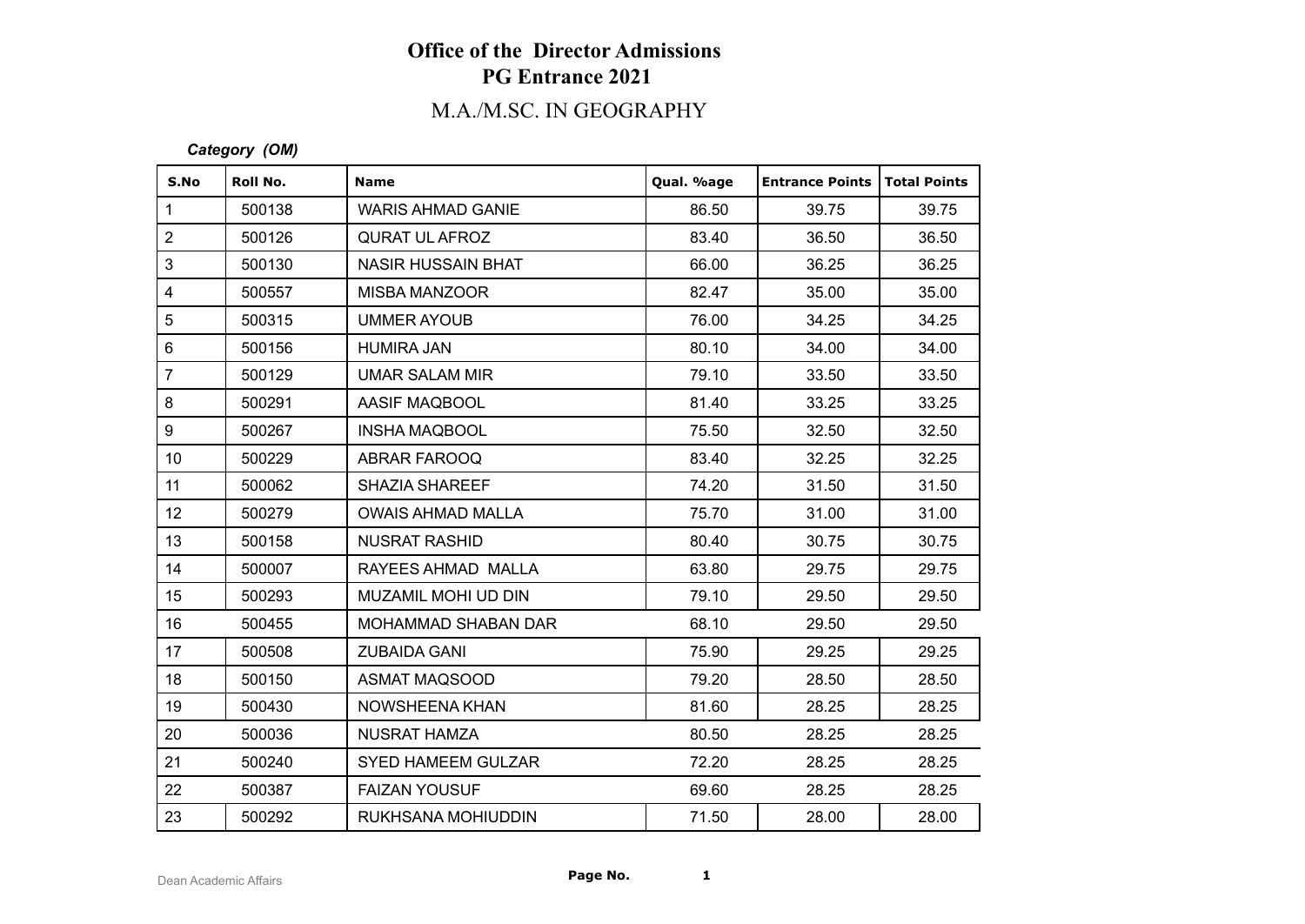## **Office of the Director Admissions PG Entrance 2021**

#### M.A./M.SC. IN GEOGRAPHY

*Category (ST)*

| S.No | ' Roll No. | <b>Name</b>      | Qual. %age | <b>Entrance Points Total Points</b> |       |
|------|------------|------------------|------------|-------------------------------------|-------|
| 24   | 500537     | REYAZ AHMAD BHAT | 71.20      | 21.25                               | 21.25 |

*Category (RBA)*

| S.No | <b>Roll No.</b> | <b>Name</b>              | Qual. %age | <b>Entrance Points   Total Points</b> |       |
|------|-----------------|--------------------------|------------|---------------------------------------|-------|
| 25   | 500322          | <b>ASMAT ALI</b>         | 78.80      | 25.75                                 | 25.75 |
| 26   | 500519          | MUZAMIL AHMAD SHAH       | 68.43      | 25.25                                 | 25.25 |
| 27   | 500136          | <b>JUNAID YASEEN MIR</b> | 82.70      | 23.75                                 | 23.75 |

*Category (WUP)*

| S.No | <b>Roll No.</b> | <b>Name</b> | Qual. %age | <b>Entrance Points   Total Points</b> |       |
|------|-----------------|-------------|------------|---------------------------------------|-------|
| 28   | 500309          | UZMA AZIZ   | 81.52      | 21.00                                 | 21.00 |

*Category (CDP)*

| S.No | ' Roll No. | <b>Name</b>    | Qual. %age | <b>Entrance Points   Total Points</b> |       |
|------|------------|----------------|------------|---------------------------------------|-------|
| 29   | 500274     | TAJAMUL FAROOQ | 84.10      | 21.75                                 | 21.75 |

*Category (PHC)*

| S.No | ' Roll No. | <b>Name</b>         | Oual, %age | <b>Entrance Points   Total Points</b> |       |
|------|------------|---------------------|------------|---------------------------------------|-------|
| 30   | 500321     | <b>BISMA HASSAN</b> | 74<br>1.40 | 19.75                                 | 19.75 |

*Category (OSJ)*

| S.No              | Roll No. | <b>Name</b>      | Oual. %age    | <b>Entrance Points   Total Points</b> |       |
|-------------------|----------|------------------|---------------|---------------------------------------|-------|
| $^{\circ}$<br>. ن | 500528   | FATIMA<br>ISHRAT | 70.00<br>L.LL | 27.50                                 | 27.50 |